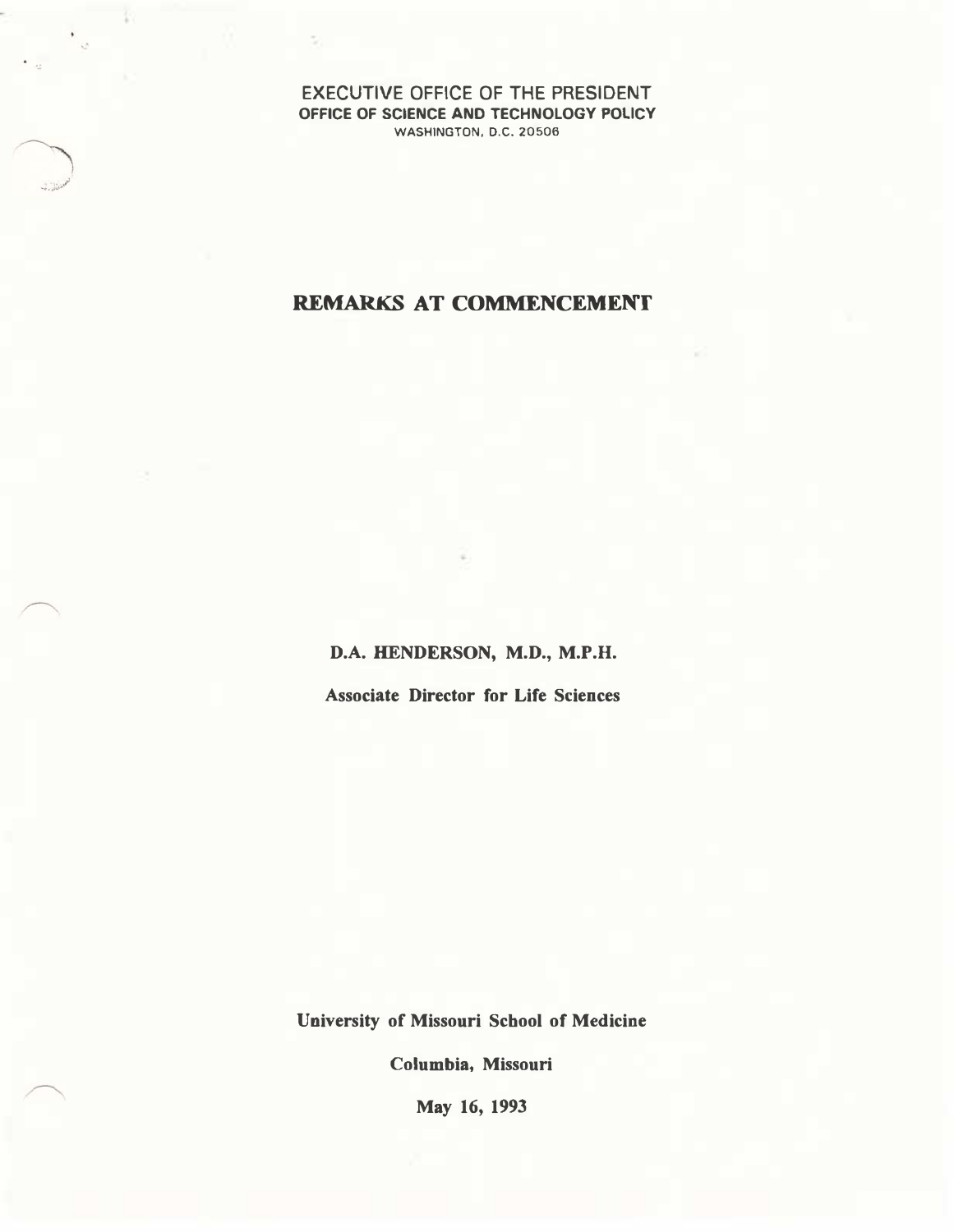## REMARKS AT COMMENCEMENT

It is an honor and a special pleasure for me to participate with you today in the celebration of your graduation. And it is a personal privilege to welcome you as a full member of the medical community.

You enter the field of medicine at a moment in history when opportunity and challenge have never been greater. Advances in molecular and cell biology are opening an era in which we can begin a major shift from our traditional "sickness care" system toward one whose primary emphasis is prevention of disease and preservation of health - truly a "health care" system however one looks at it. Illustrative of today's potential is a major new research program called the "Children's Vaccine Initiative"  $-$  an internationally coordinated venture to develop by the end of the decade a vaccine which can be given orally to neonates at or soon after birth and which will protect for life against 15 or more diseases. When we met 18 months ago to first examine the science and the obstacles, some laughingly referred to such a vaccine as some sort of communion wafer but, as we proceeded to explore the possibilities, all eventually agreed it was, in principle, a substantially achievable goal and the program was launched.

With the now incredibly powerful tools of biomedical research, we are increasingly able to dream and to define what we want as an end product and confidently proceed toward achieving those results. I believe we are almost more limited by our vision and imagination than by science itself.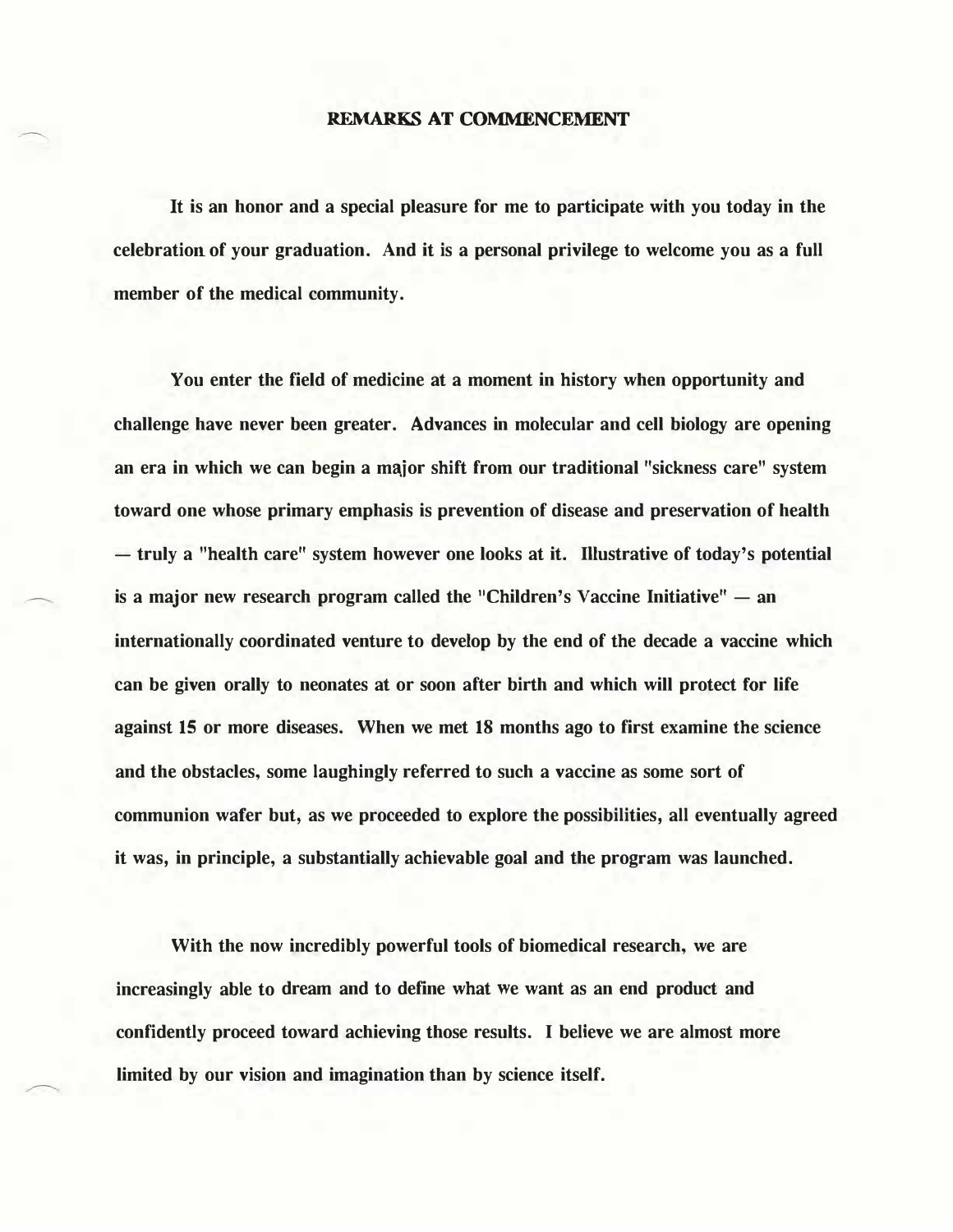There is no reason why we should not proceed as vigorously and creatively in developing an affordable, more accessible health care system for all in our population. This is now the critical and limiting component of medicine and, as you know well, it is today the one of greatest concern.

What is the conceptual framework for doing this? Your training, as it bas been historically, has been directed toward preservation and restoration of health. But whose health? Is it solely those who present themselves in your office? Is it solely those who can afford to pay and those who are motivated to seek care? For all too long, these indeed have been the persons to which most of our resources have been devoted. In this role, it is too easy for physicians to come to think of themselves basically as people mechanics — diagnosing and treating so many pieces of defective machinery. It is a set of mind which all too readily leads to boredom, fatigue and, not surprisingly, a desire to earn enough to retire to a career of golf or sailing  $-$  which predictably often proves as unsatisfactory.

If, however, we, as physicians, take as our conceptual framework  $-$  our concern  $-$  the health and well-being of the whole of the population  $-$  the community  $$ priorities change. To do so inevitably will require significant changes in payment mechanisms, delivery systems and referral practices. It will require a broader involvement with and participation of many other providers of health care and education. In brief, it will require that you participate not as a mechanic in a system

2